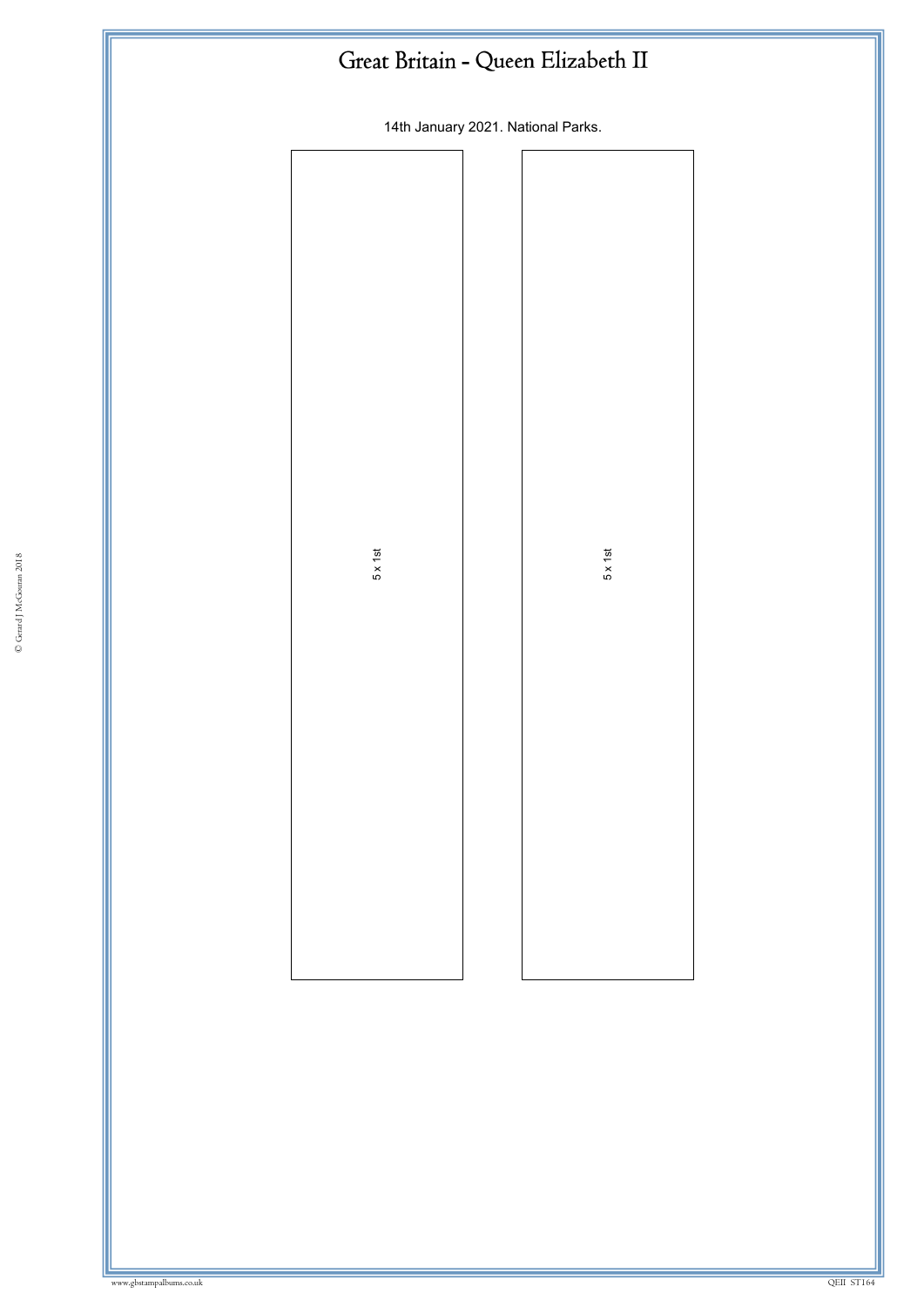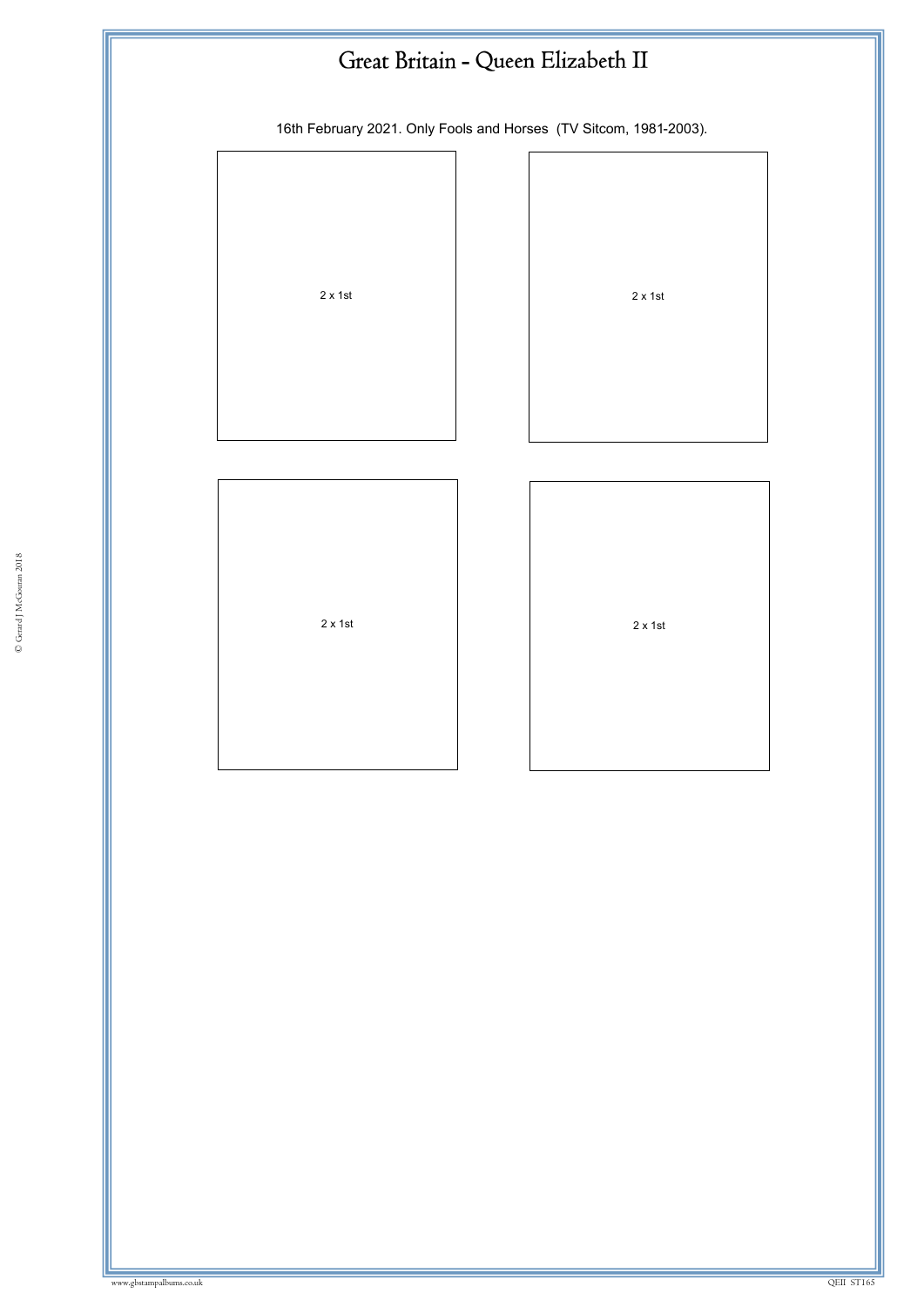| Great Britain - Queen Elizabeth II          |  |  |
|---------------------------------------------|--|--|
|                                             |  |  |
|                                             |  |  |
|                                             |  |  |
| 16th March 2021. The Legend of King Arthur. |  |  |
|                                             |  |  |
| $5 \times 1$ st                             |  |  |
|                                             |  |  |
|                                             |  |  |
| $5 \times 1$ st                             |  |  |
|                                             |  |  |
|                                             |  |  |
|                                             |  |  |
|                                             |  |  |
|                                             |  |  |
|                                             |  |  |
|                                             |  |  |
|                                             |  |  |
|                                             |  |  |
|                                             |  |  |
|                                             |  |  |
|                                             |  |  |
| QEII ST166                                  |  |  |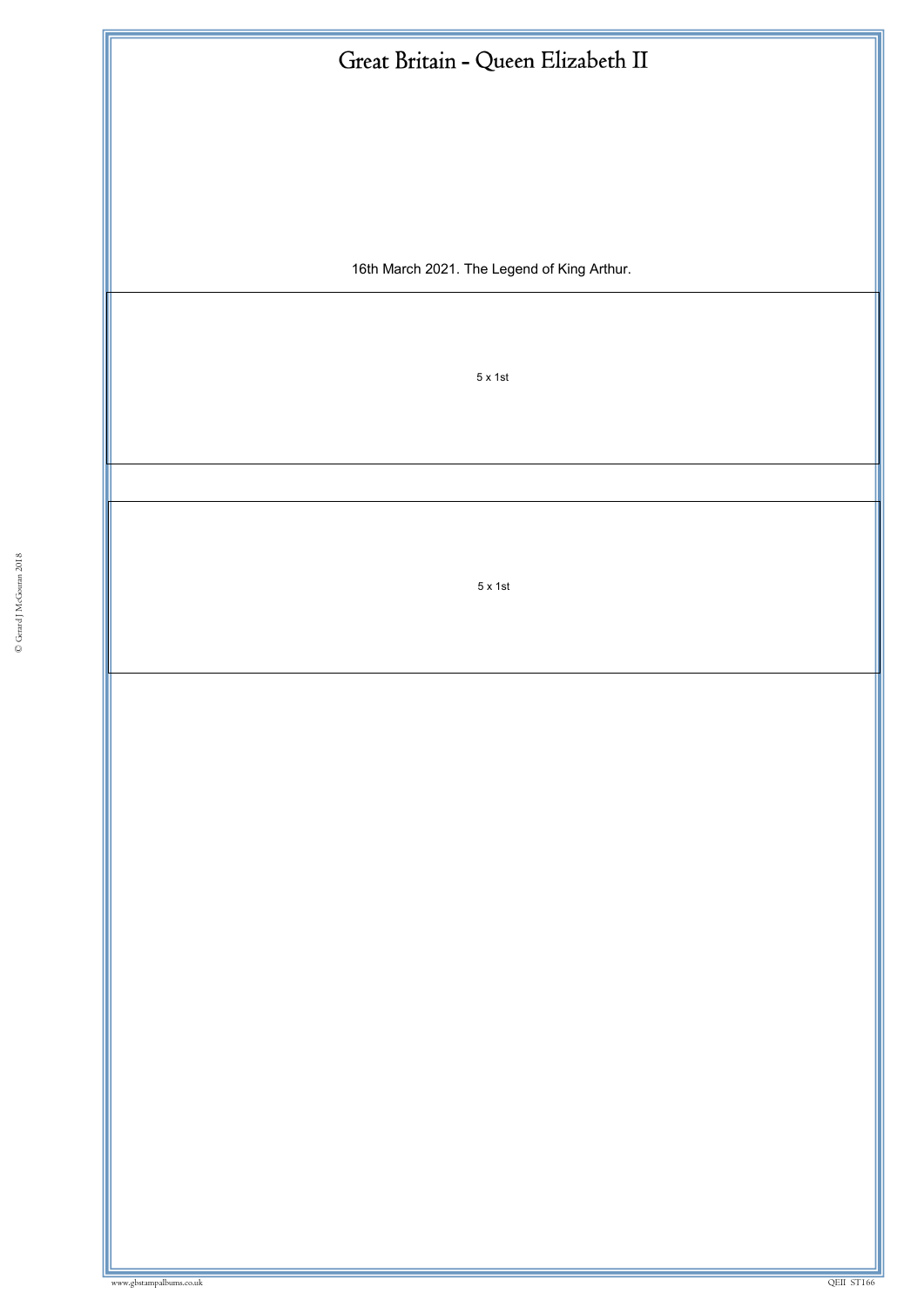15th April 2021. Classic Science Fiction.

 $2 \times 1$ st 2  $\times 2 \times 21.70$ 

© Gerard J McGouran 2018 ww.gbstampalbums.co.uk 2 x £2.55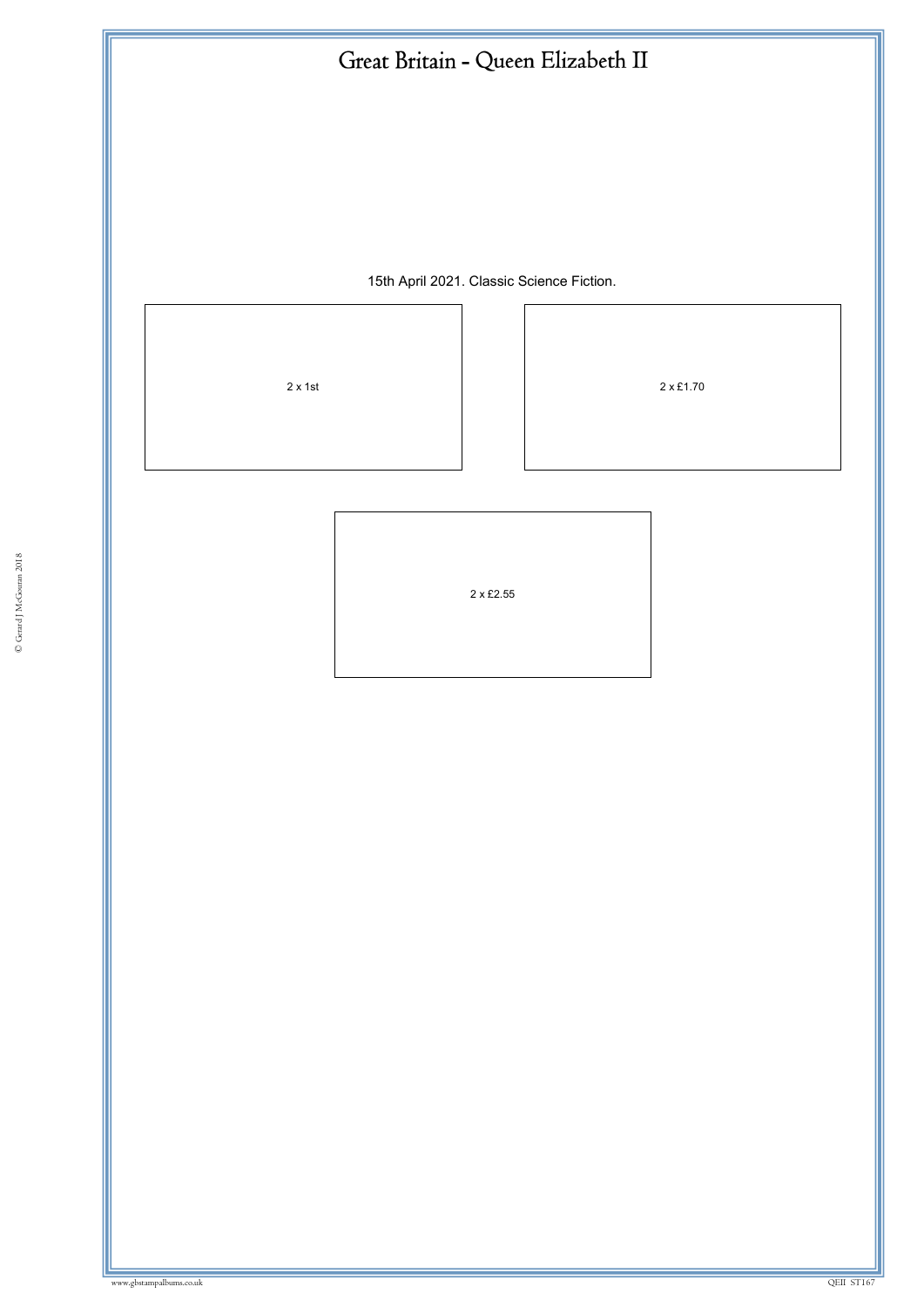4th May 2021. Wars of the Roses.

2 x 2nd

2 x 1st

2 x £1.70

2 x £2.55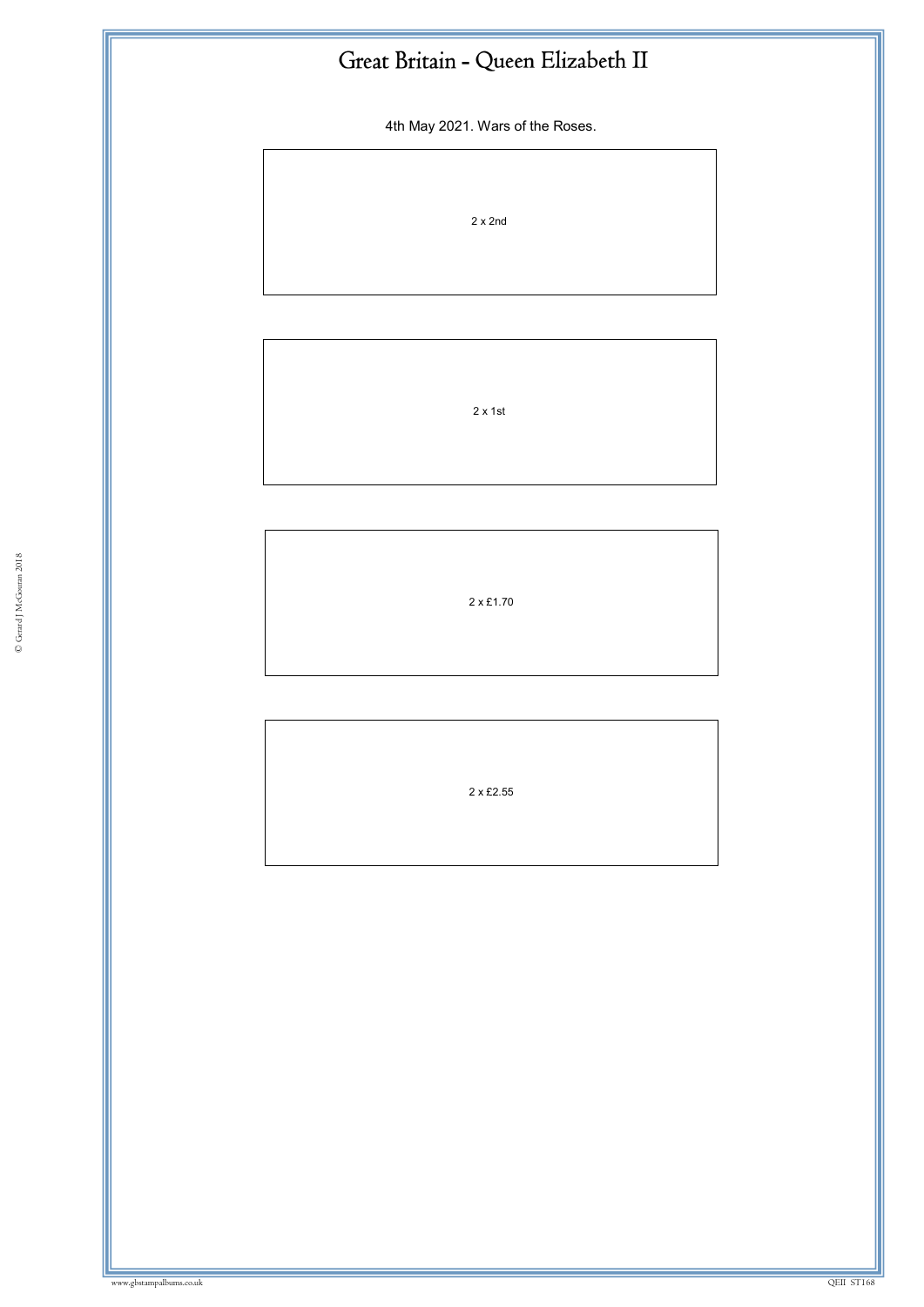| Great Britain - Queen Elizabeth II         |  |
|--------------------------------------------|--|
|                                            |  |
|                                            |  |
|                                            |  |
| 28th May 2021. Paul McCartney (1st Issue). |  |
|                                            |  |
| $4 \times 1$ st                            |  |
|                                            |  |
|                                            |  |
|                                            |  |

4 x £1.70

ww.gbstampalbums.com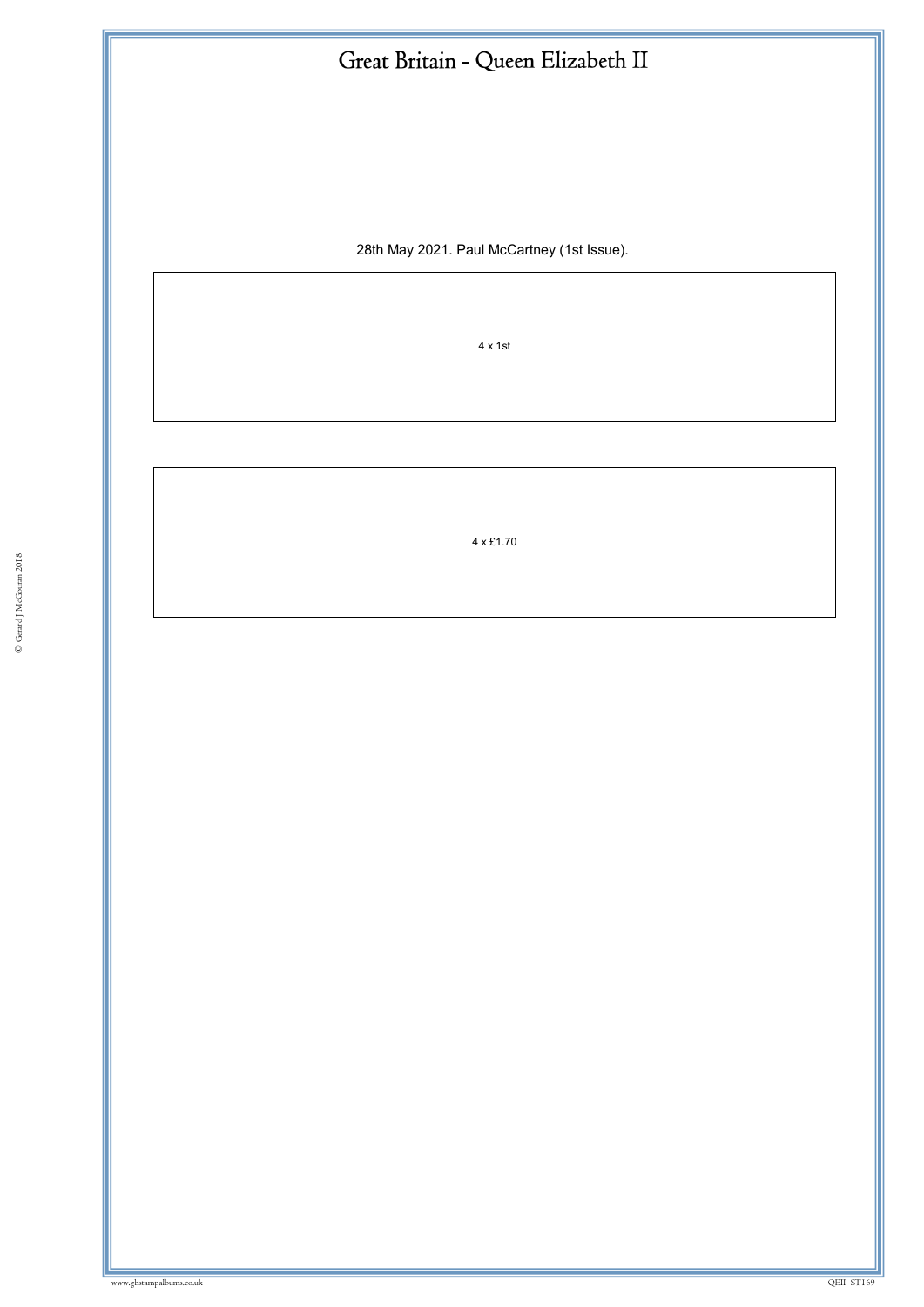|  | Great Britain - Queen Elizabeth II |
|--|------------------------------------|
|--|------------------------------------|

1st July 2021. Dennis and Gnasher. 70th Anniversary.

3 x 1st

 $3 \times £1.70$ 3 x £1.70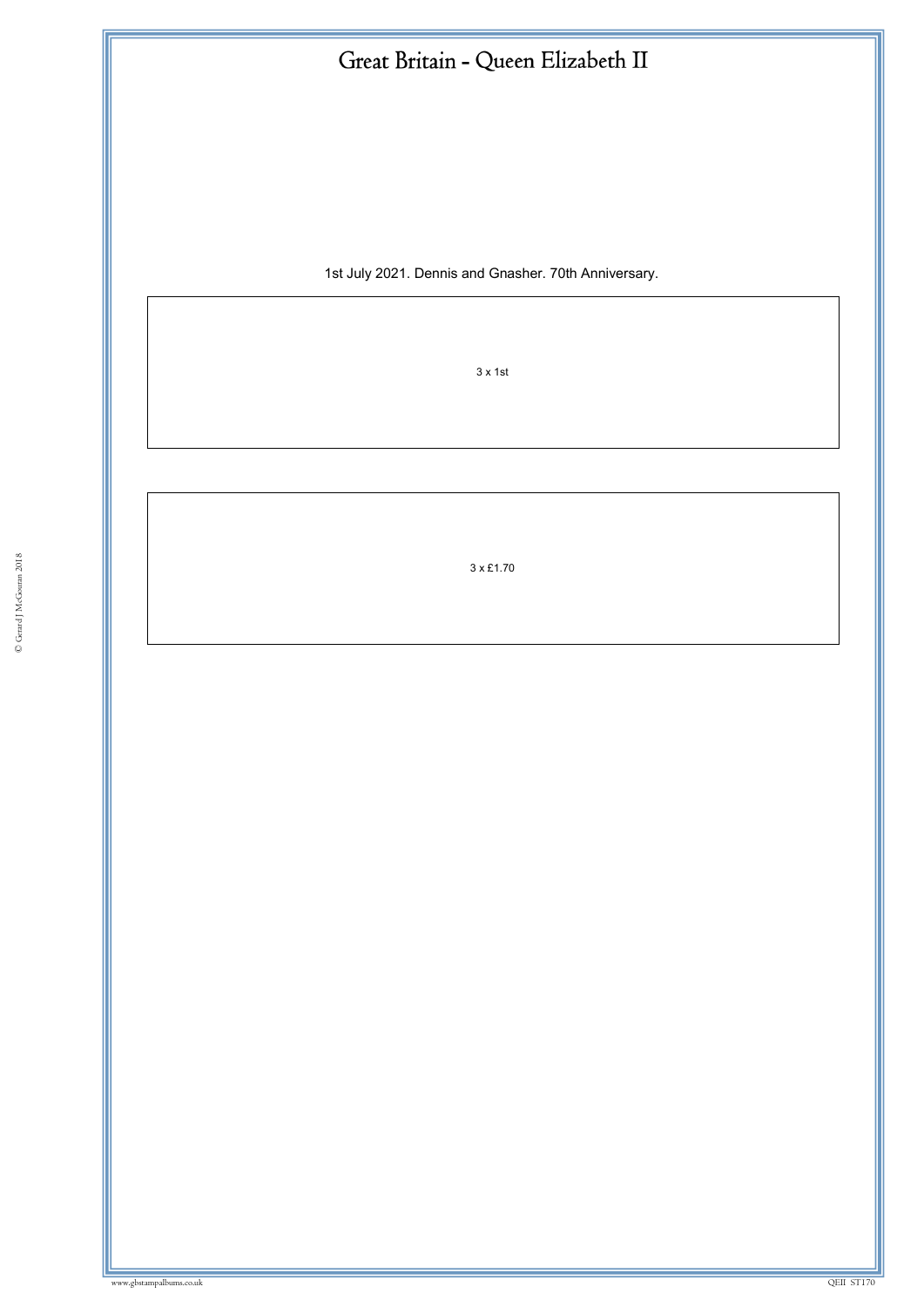|                 | Great Britain - Queen Elizabeth II |                 |  |
|-----------------|------------------------------------|-----------------|--|
|                 | 22nd July 2021. Wild Coasts.       |                 |  |
|                 |                                    |                 |  |
| $5 \times 1$ st |                                    | $5 \times 1$ st |  |
|                 |                                    |                 |  |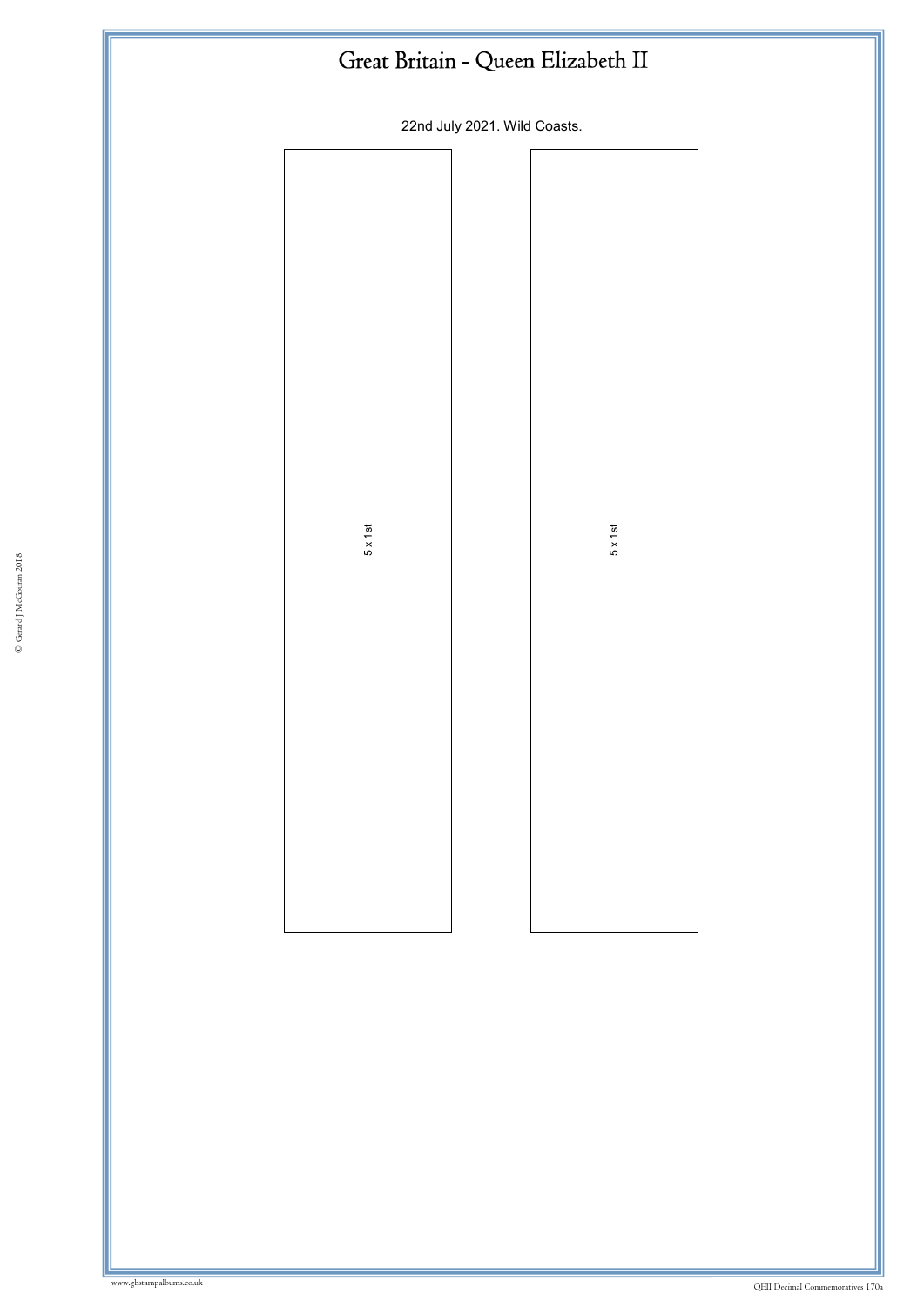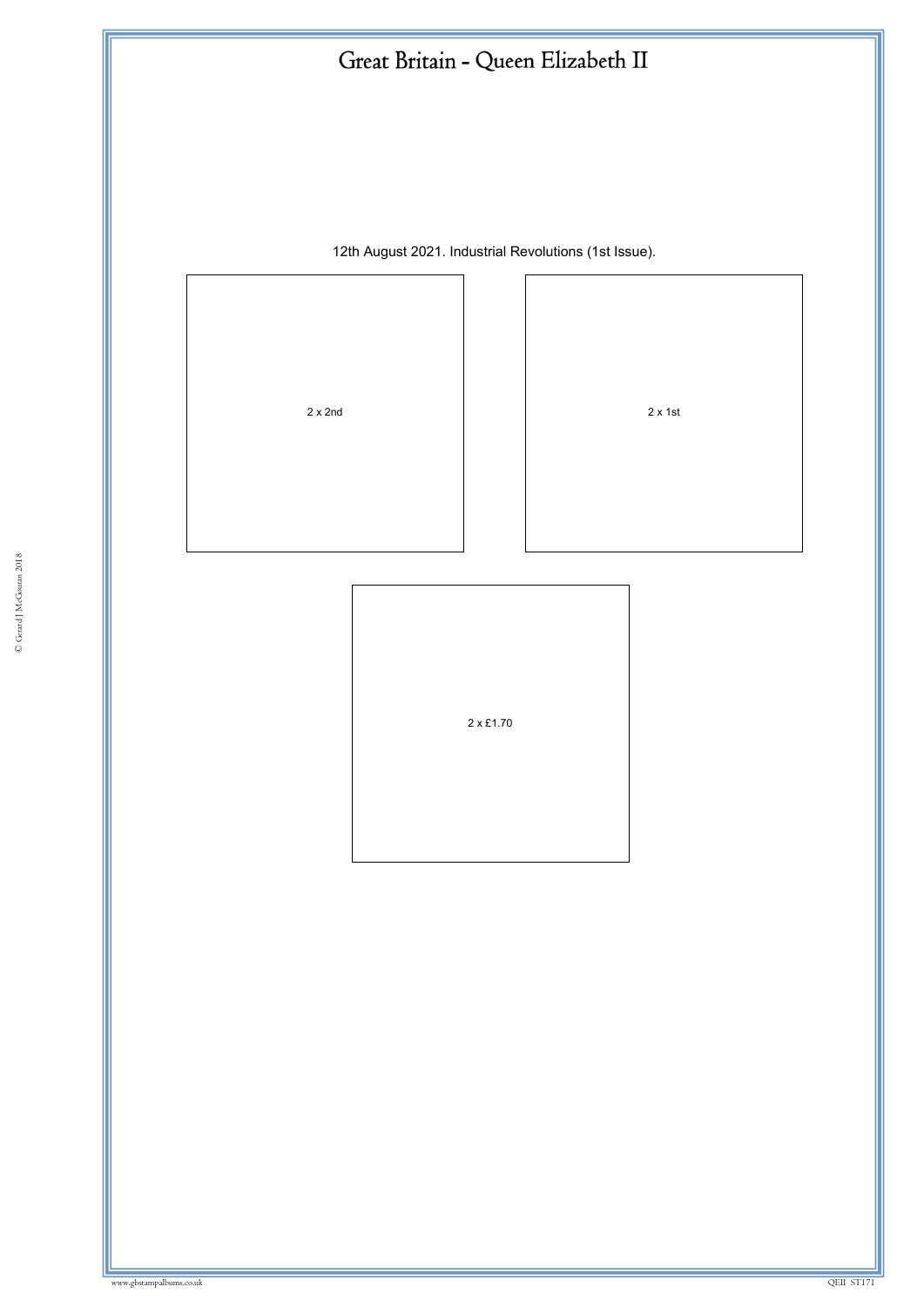| Great Britain - Queen Elizabeth II |
|------------------------------------|
|------------------------------------|

2nd September 2021. British Army Vehicles.

| $4 \times 1$ st | $4 \times £1.70$ |  |
|-----------------|------------------|--|
|                 |                  |  |
|                 |                  |  |
|                 |                  |  |
|                 |                  |  |
|                 |                  |  |
|                 |                  |  |
|                 |                  |  |
|                 |                  |  |
|                 |                  |  |
|                 |                  |  |
|                 |                  |  |
|                 |                  |  |
|                 |                  |  |
|                 |                  |  |
|                 |                  |  |
|                 |                  |  |
|                 |                  |  |
|                 |                  |  |
|                 |                  |  |
|                 |                  |  |
|                 |                  |  |
|                 |                  |  |
|                 |                  |  |
|                 |                  |  |
|                 |                  |  |
|                 |                  |  |
|                 |                  |  |
|                 |                  |  |
|                 |                  |  |
|                 |                  |  |
|                 |                  |  |
|                 |                  |  |
|                 |                  |  |
|                 |                  |  |
|                 |                  |  |
|                 |                  |  |
|                 |                  |  |
|                 |                  |  |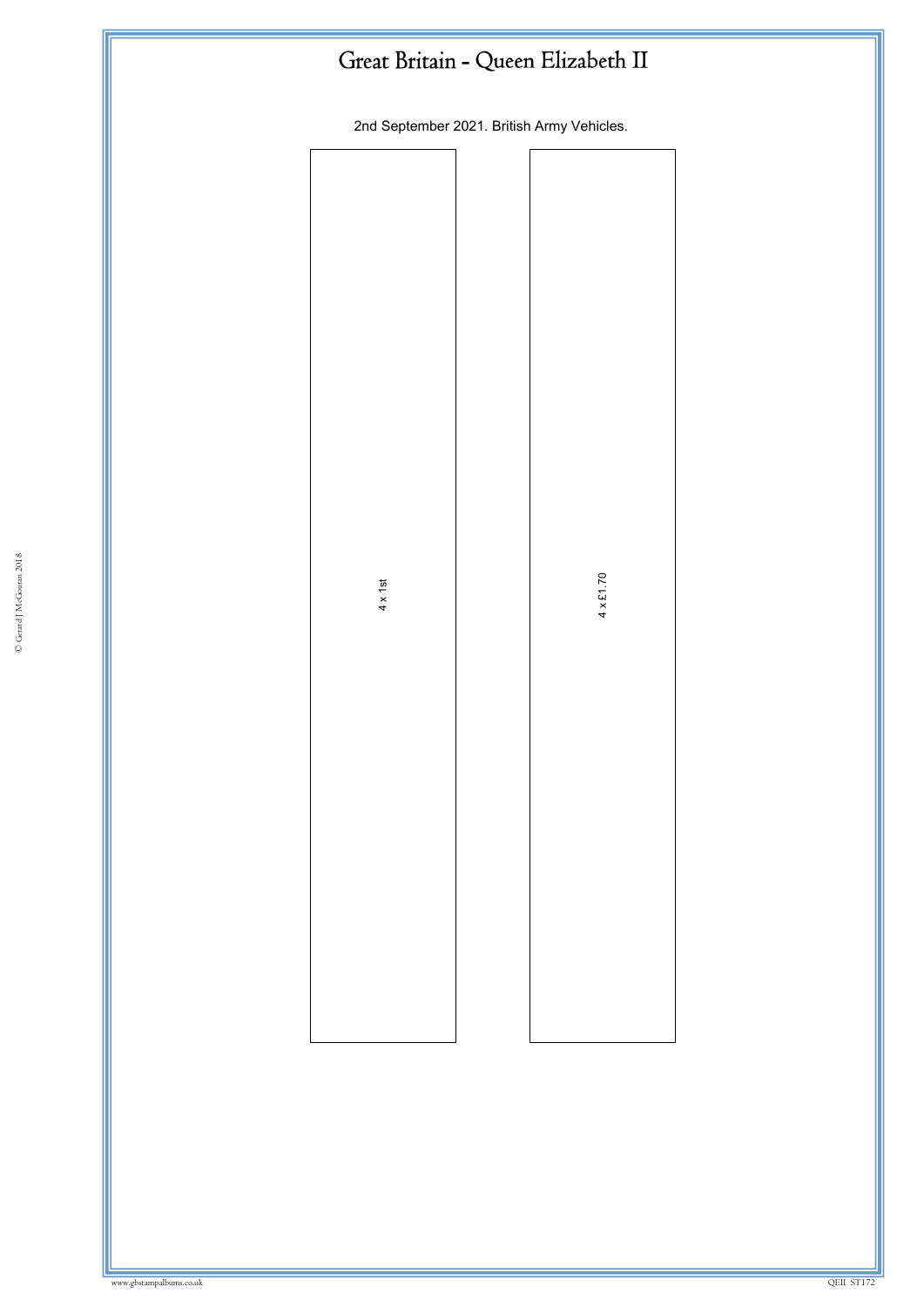|  |  |  | Great Britain - Queen Elizabeth II |  |
|--|--|--|------------------------------------|--|
|--|--|--|------------------------------------|--|

17th September 2021. DC Collection (1st Issue).

| $6 \times 1$ st |  | $6 \times 1$ st |
|-----------------|--|-----------------|
|                 |  |                 |
|                 |  |                 |
|                 |  |                 |
|                 |  |                 |
|                 |  |                 |
|                 |  |                 |
|                 |  |                 |
|                 |  |                 |
|                 |  |                 |
|                 |  |                 |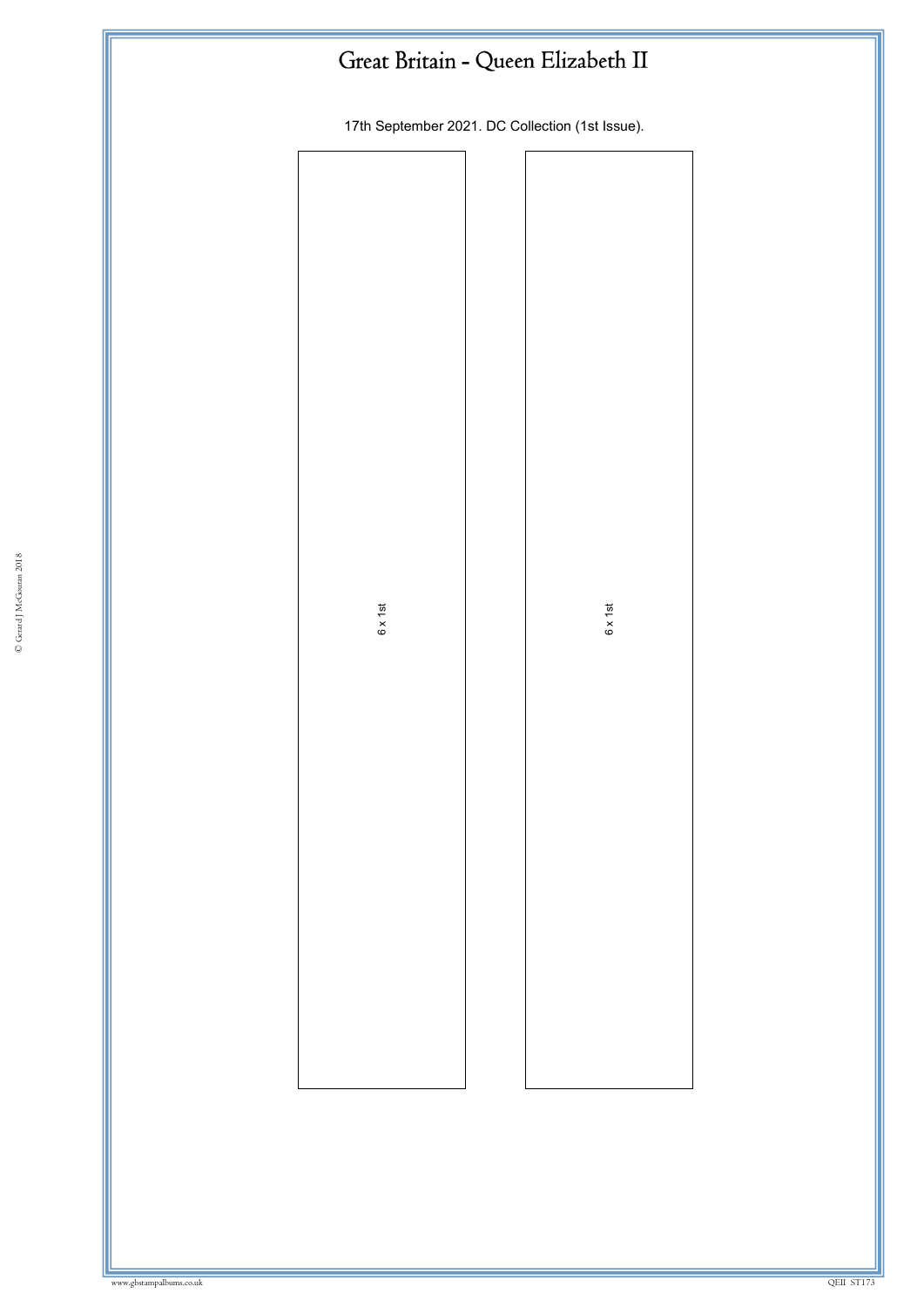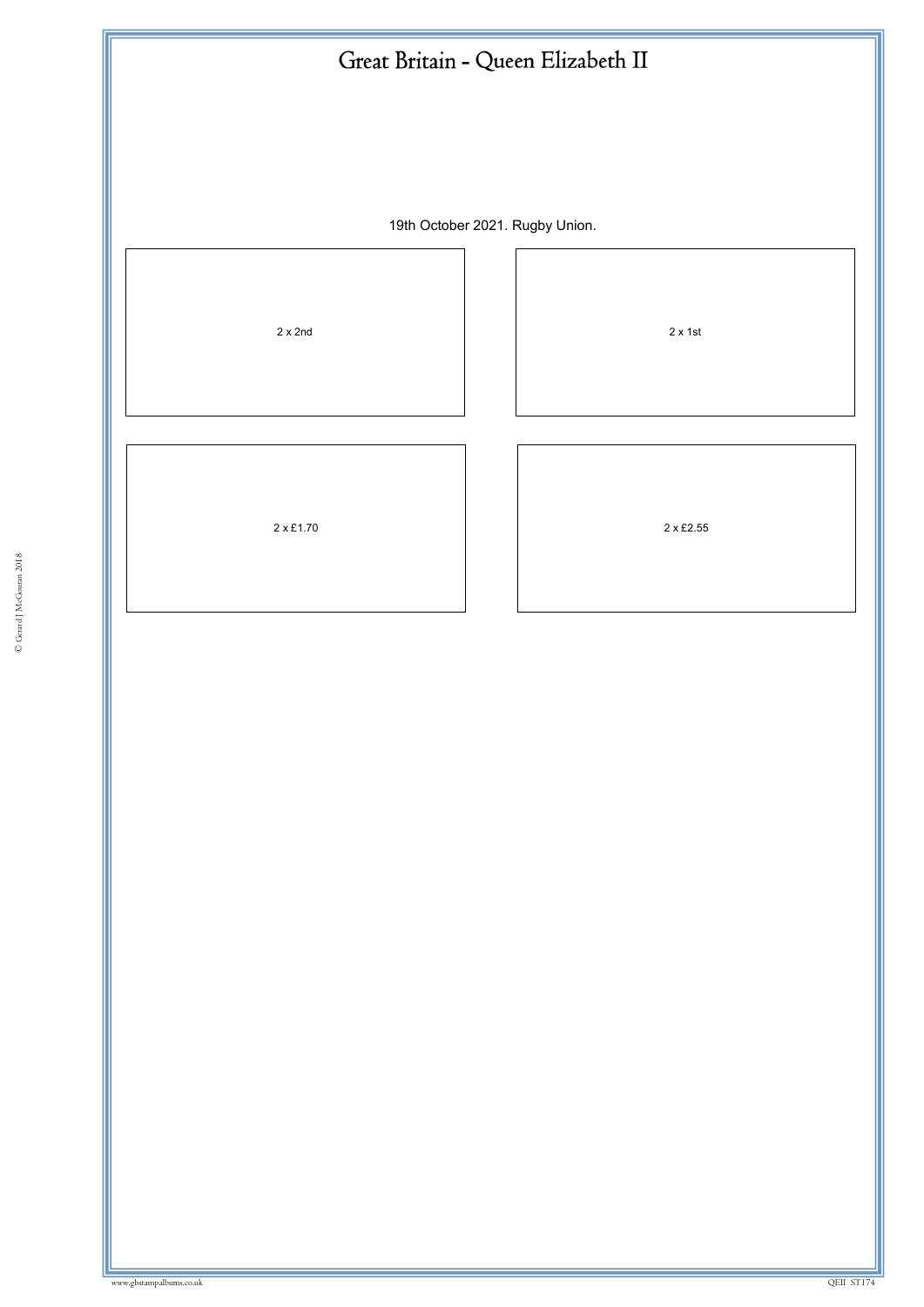| Great Britain - Queen Elizabeth II                 |  |                  |  |
|----------------------------------------------------|--|------------------|--|
| 20th January 2022. The Rolling Stones (1st Issue). |  |                  |  |
|                                                    |  |                  |  |
|                                                    |  |                  |  |
|                                                    |  |                  |  |
|                                                    |  |                  |  |
|                                                    |  |                  |  |
|                                                    |  |                  |  |
| $4 \times 1$ st                                    |  | $4 \times £1.70$ |  |
|                                                    |  |                  |  |
|                                                    |  |                  |  |
|                                                    |  |                  |  |
|                                                    |  |                  |  |
|                                                    |  |                  |  |
|                                                    |  |                  |  |
|                                                    |  |                  |  |
|                                                    |  |                  |  |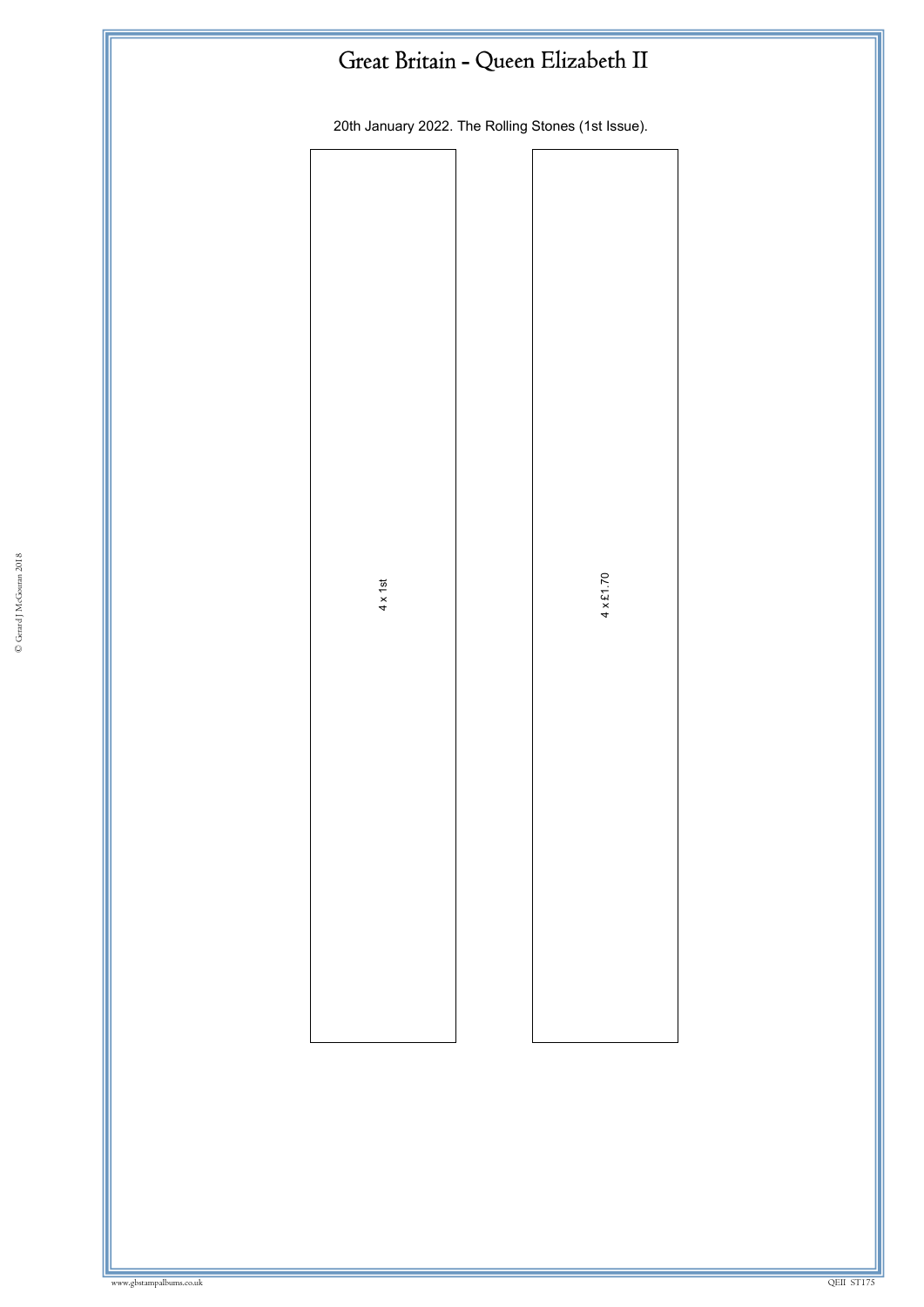4th February 2022. Queen Elizabeth II Platinum Jubilee.

4 x 1st

4 x £1.70

ww.gbstampalbums.co.uk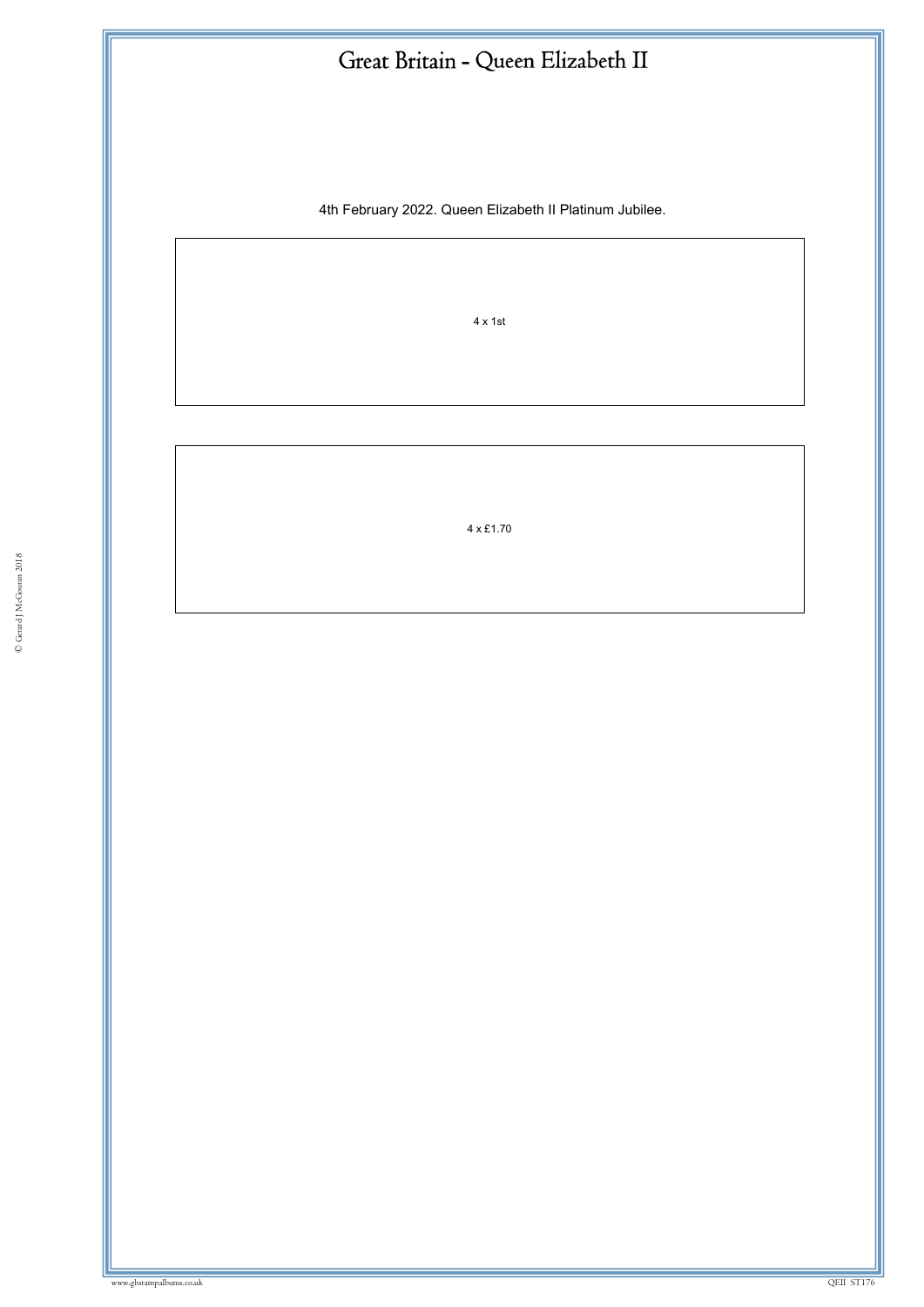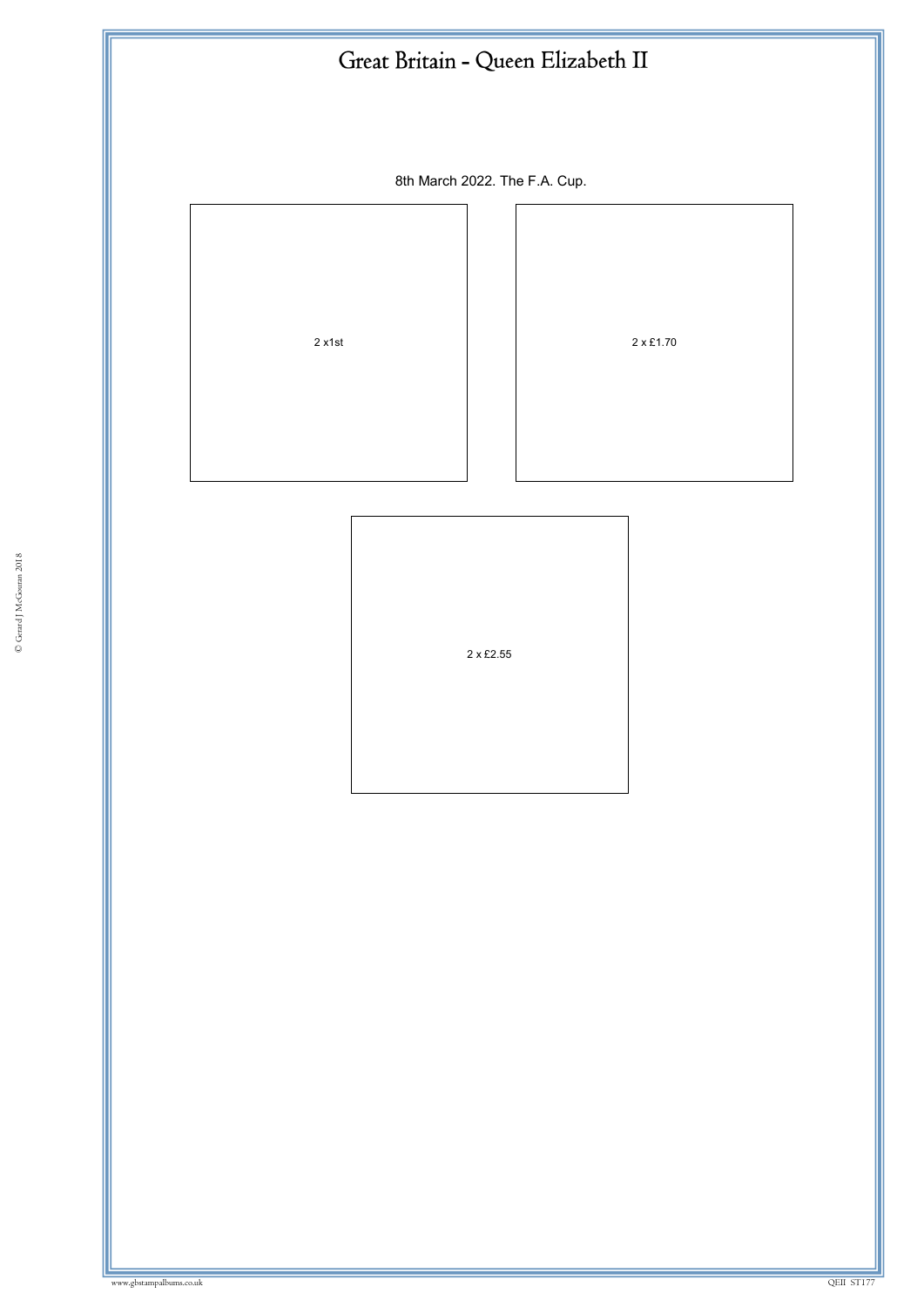23rd March 2022. Heroes of the Covid Pandemic. Schoolchildren's Winning Stamp Designs.

4 x 1st

 $4 \times 1$  st 4 x 1st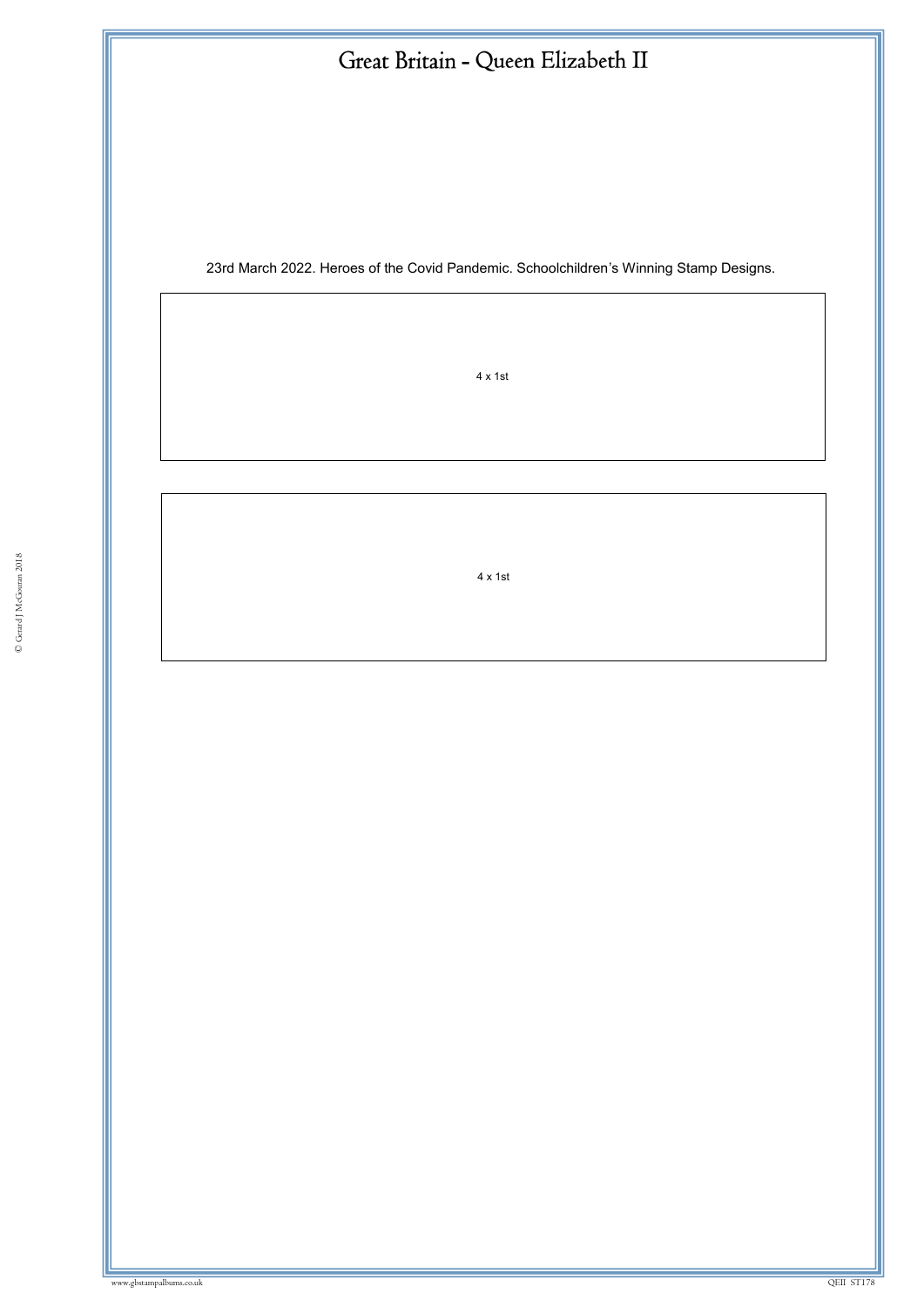| Great Britain - Queen Elizabeth II |  |                 |  |  |
|------------------------------------|--|-----------------|--|--|
| 7th April 2022. Migratory Birds.   |  |                 |  |  |
|                                    |  |                 |  |  |
|                                    |  |                 |  |  |
|                                    |  |                 |  |  |
|                                    |  |                 |  |  |
|                                    |  |                 |  |  |
|                                    |  |                 |  |  |
|                                    |  |                 |  |  |
| $5 \times 1$ st                    |  | $5 \times 1$ st |  |  |
|                                    |  |                 |  |  |
|                                    |  |                 |  |  |
|                                    |  |                 |  |  |
|                                    |  |                 |  |  |
|                                    |  |                 |  |  |
|                                    |  |                 |  |  |
|                                    |  |                 |  |  |
|                                    |  |                 |  |  |
|                                    |  |                 |  |  |